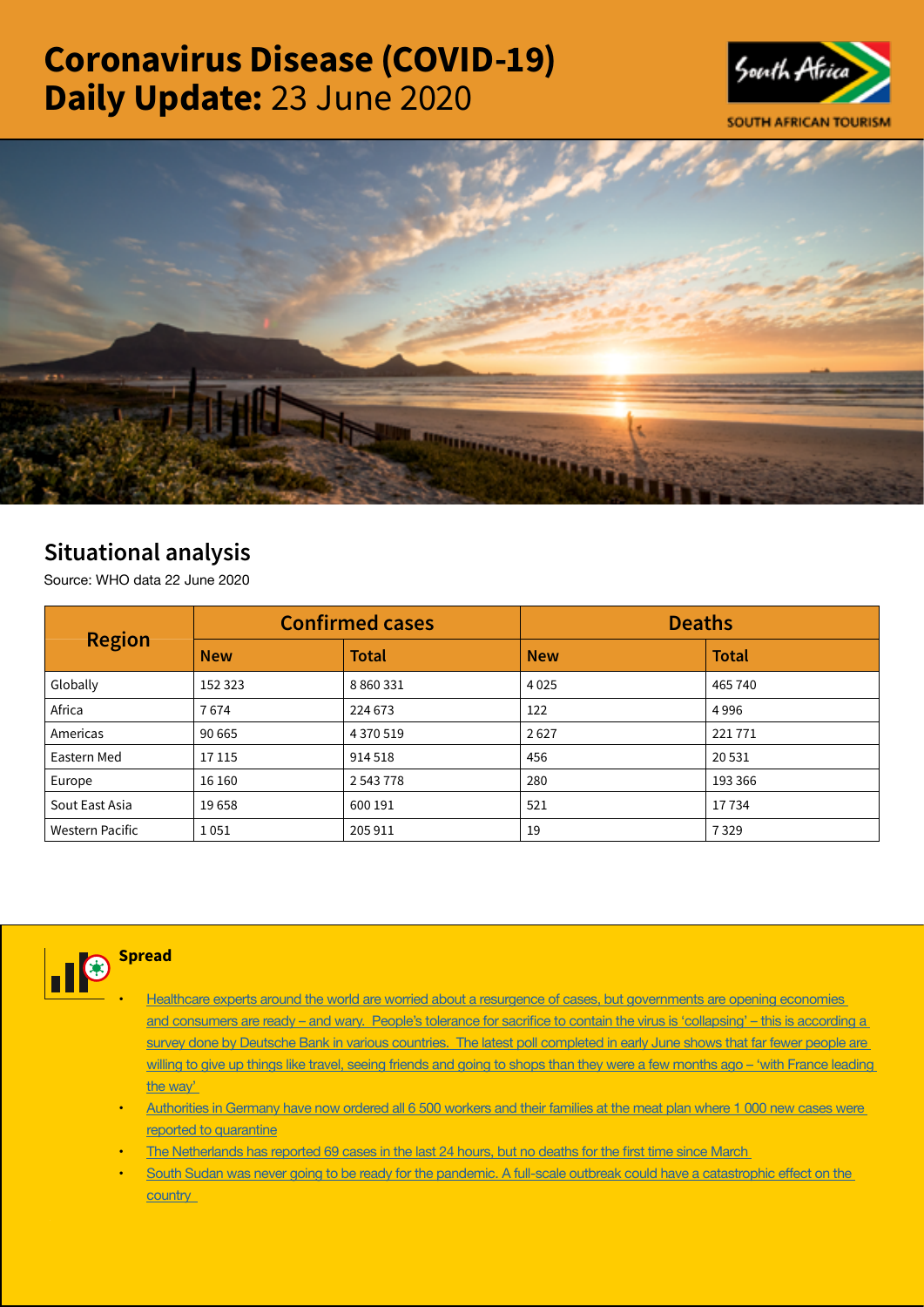### South Africa:



| <b>Date</b> | <b>Tests</b> | <b>Negative</b> | <b>Positive</b> | <b>Deaths</b> | $% + \sqrt{6}$ | % test/Pop (58<br>780 000) | <b>Fatality Rate</b><br>(Deaths/Pos) | <b>Recoveries</b> | <b>Recovery Rate %</b><br>(Rec/Pos) |
|-------------|--------------|-----------------|-----------------|---------------|----------------|----------------------------|--------------------------------------|-------------------|-------------------------------------|
| 16 June     | 1 172 513    | 1 096 179       | 76 334          | 1 6 2 5       | 6,51           | 1,99                       | 2,13                                 | 42 063            | 55                                  |
| 17 June     | 1 200 736    | 1 120 324       | 80 412          | 1 6 7 4       | 6,7            | 2.04                       | 2,08                                 | 44 331            | 55                                  |
| 18 June     | 1 228 098    | 1 144 208       | 83890           | 1 7 3 7       | 6,83           | 2,09                       | 2.07                                 | 44 920            | 54                                  |
| 19 June     | 1 260 434    | 1 172 719       | 87 715          | 1831          | 6,96           | 2,14                       | 2.09                                 | 47825             | 55                                  |
| 20 June     | 1 293 608    | 200 927         | 92 681          | 1877          | 7,16           | 2,2                        | 2,03                                 | 50 326            | 54                                  |
| 21 June     | 1 328 060    | 230 758         | 97 032          | 1930          | 7,33           | 2,26                       | 1,98                                 | 51 608            | 53                                  |
| 22 June     | 1 353 176    | 1251586         | 101 590         | 1991          | 7,51           | 2,3                        | 1,96                                 | 53 130            | 52                                  |

Visit: [www.sacoronavirus.co.za](http://www.sacoronavirus.co.za) for the latest updates. SA Tourism will make updates available on [www.southafrica.net](http://www.southafrica.net).

#### SOUTH AFRICA NEWS

#### TOURISM RELATED ARTICLES

- SAA Rescue Plan: Will it fly? The SAA business rescue [practitioners](https://www.dailymaverick.co.za/article/2020-06-22-saa-rescue-plan-will-it-fly/#gsc.tab=0) have finally put their plan on the table. To put [the plan into practice, the government will have to cough up R21bn This is on top of the roughly R57bn that SAA has](https://www.dailymaverick.co.za/article/2020-06-22-saa-rescue-plan-will-it-fly/#gsc.tab=0)  already [consumed](https://www.dailymaverick.co.za/article/2020-06-22-saa-rescue-plan-will-it-fly/#gsc.tab=0) since 1994. The underlying question is simple: Will it work?
- Virgin Atlantic will resume flights in July and Joburg to London is scheduled for [September](https://www.businessinsider.co.za/travel/virgin-atlantic-restarting-passenger-flights-us-hong-kong-2020-6) Richard Branson's Virgin Atlantic airline plans to restart flights to some [destinations](https://www.businessinsider.co.za/travel/virgin-atlantic-restarting-passenger-flights-us-hong-kong-2020-6) starting in July. Virgin, which only flies long-haul [international](https://www.businessinsider.co.za/travel/virgin-atlantic-restarting-passenger-flights-us-hong-kong-2020-6) routes, has not flown passengers since April due to the coronavirus pandemic
- Insurers claim Covid-19 does not trigger ["infectious](https://www.dailymaverick.co.za/article/2020-06-22-insurers-claim-covid-19-does-not-trigger-infectious-disease-insurance-claims/?utm_source=homepagify#gsc.tab=0) disease" insurance claims South Africa's financial regulator [does not see the lockdown as a trigger for business interruption claims, but it does provide some good news for the](https://www.dailymaverick.co.za/article/2020-06-22-insurers-claim-covid-19-does-not-trigger-infectious-disease-insurance-claims/?utm_source=homepagify#gsc.tab=0)  [beleaguered hospitality industry](https://www.dailymaverick.co.za/article/2020-06-22-insurers-claim-covid-19-does-not-trigger-infectious-disease-insurance-claims/?utm_source=homepagify#gsc.tab=0)
- Africa lags behind in tourism restart policies UNWTO Only 4% of [destinations](http://www.tourismupdate.co.za/article/199670/Africa-lags-behind-in-tourism-restart-policies-UNWTO) in Africa have introduced specific policies to restart tourism, lagging [considerably](http://www.tourismupdate.co.za/article/199670/Africa-lags-behind-in-tourism-restart-policies-UNWTO) behind Europe, Asia and the Pacific as well as the Americas
- How to plan a Sardine Run day trip to the South Coast The annual Sardine Run is KwaZulu-Natal's biggest [attractions, luring hundreds of international and local travellers to the province](https://www.iol.co.za/travel/south-africa/kwazulu-natal/how-to-plan-a-sardine-run-day-trip-to-the-south-coast-49743271)